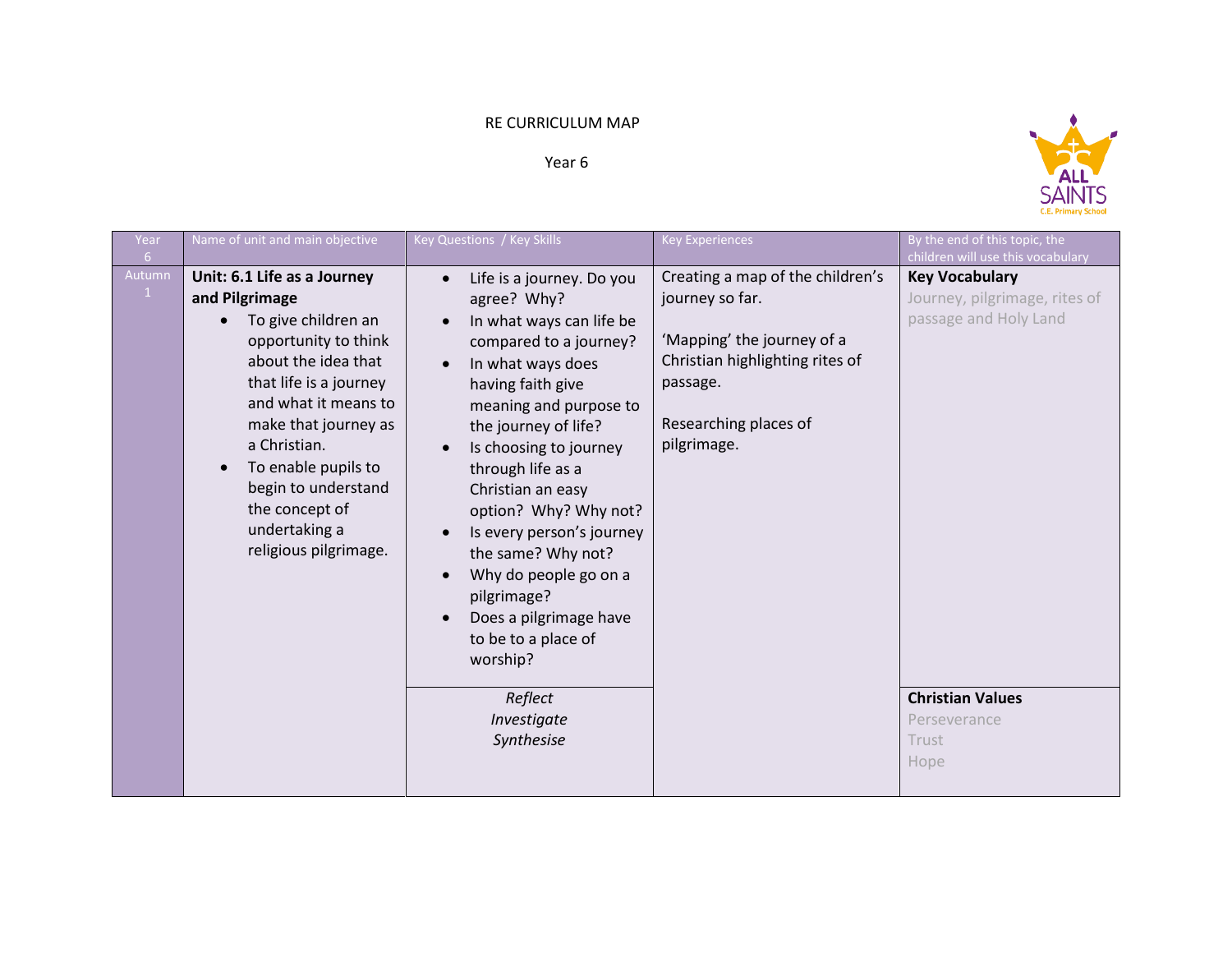| Autumn<br>$\overline{2}$         | Unit 6.2 How do Christians<br>prepare for Christmas?<br>To delve deeper into<br>the themes of the<br>season of Advent.<br>To introduce pupils<br>to the Christian                                                                 | What is Advent?<br>$\bullet$<br>When is Advent?<br>Why is Advent a time of<br>preparation?<br>What is being prepared<br>$\bullet$<br>for during Advent?<br>What has this unit                                                                                            | Discuss in what ways Jesus<br>fulfilled the Old Testament<br>prophesies.<br>Think about what John's<br>message would be today.<br>Talk about the pupils' hopes and<br>dreams.                                                 | <b>Key Vocabulary</b><br>Advent, prophet, prophesy,<br>John the Baptist, Messiah,<br>annunciation, incarnation,<br>Mary                           |
|----------------------------------|-----------------------------------------------------------------------------------------------------------------------------------------------------------------------------------------------------------------------------------|--------------------------------------------------------------------------------------------------------------------------------------------------------------------------------------------------------------------------------------------------------------------------|-------------------------------------------------------------------------------------------------------------------------------------------------------------------------------------------------------------------------------|---------------------------------------------------------------------------------------------------------------------------------------------------|
|                                  | belief that Jesus will<br>return (the second<br>coming).                                                                                                                                                                          | taught you about what it<br>means to be a Christian?<br>What has this unit<br>taught you about<br>Christian beliefs?<br>Have you learnt anything<br>about yourself from this<br>unit?                                                                                    | Be introduced to the belief that<br>Christ will come again.                                                                                                                                                                   |                                                                                                                                                   |
|                                  |                                                                                                                                                                                                                                   | Enquire<br>Synthesise<br>Analyse<br>Reflect<br>Evaluate<br>Apply                                                                                                                                                                                                         |                                                                                                                                                                                                                               | <b>Christian Values</b><br>Hope<br>Faith<br>Wisdom<br>Truth                                                                                       |
| <b>Spring</b><br>$\vert 1 \vert$ | Unit 6.3 Why do Christians<br>celebrate the Eucharist?<br>To identify the links<br>$\bullet$<br>between the<br>Passover meal, Last<br>Supper and<br>Eucharist.<br>To develop pupils'<br>understanding of the<br>Eucharist and the | Why do Christians<br>$\bullet$<br>celebrate the Eucharist?<br>What is the reason for<br>celebrating the<br>Eucharist?<br>The Eucharist service has<br>several names. Why is<br>this time of worship<br>called the Eucharist/Holy<br>Communion/Mass/The<br>Lord's Supper? | Speaking with a member of the<br>clergy about the Eucharist.<br>Considering the ways different<br>denominations celebrate the<br>Eucharist.<br>Unpacking the deeper meaning<br>of the words used in the<br>Eucharist service. | <b>Key Vocabulary</b><br>Eucharist, Holy Communion,<br>Last Supper, remembrance,<br>holy, sacrifice, mercy,<br>salvation, sacrament and<br>faith. |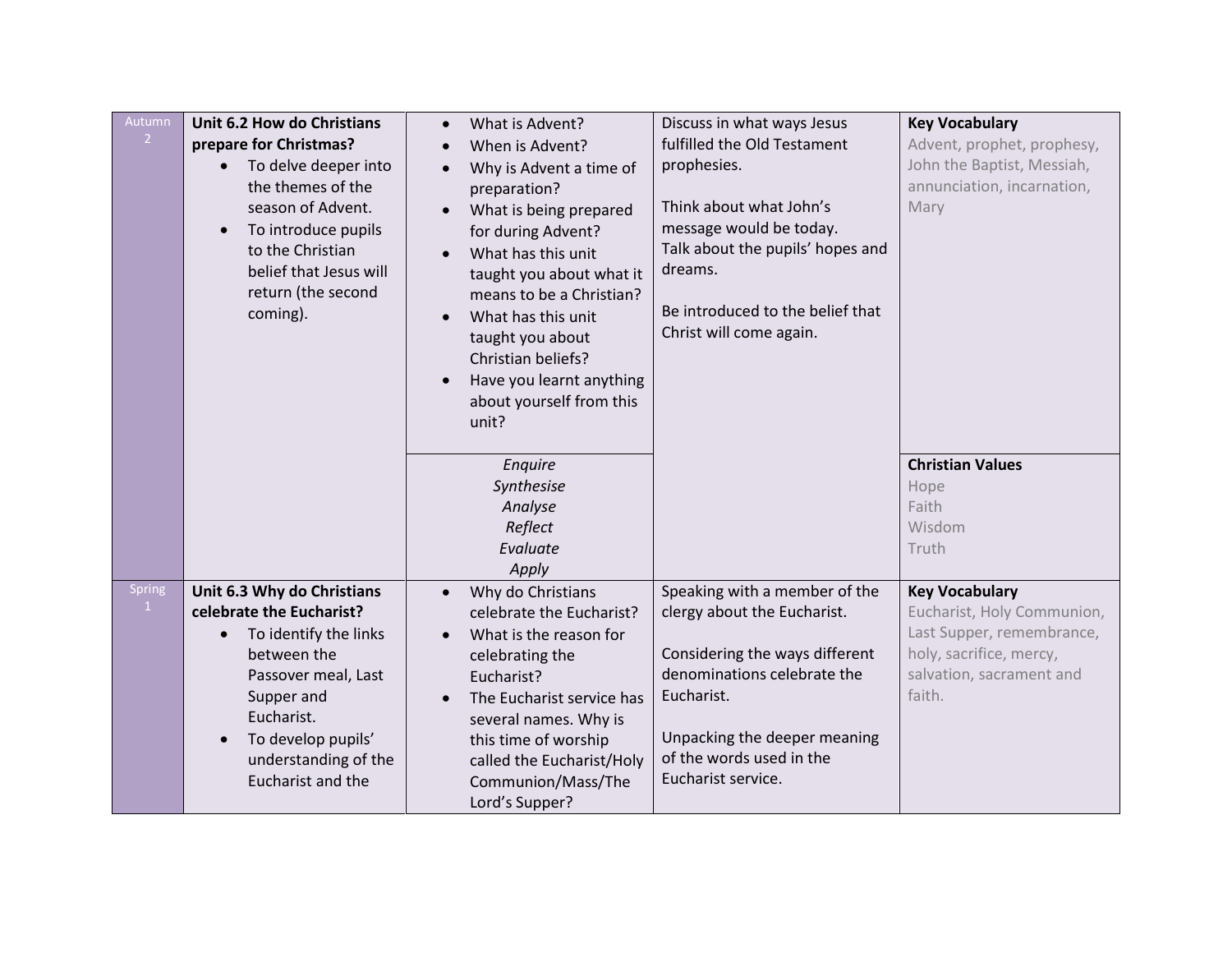|                          | symbolism<br>connected with it.<br>To develop pupils'<br>understanding of the<br>importance of the<br>Eucharist and why it<br>is celebrated.                                                                                                                                                   | What questions would<br>$\bullet$<br>you like to ask about the<br>Eucharist/Holy<br><b>Communion Service?</b><br>Investigate<br>Apply<br>Enquire<br>Synthesise<br>Analyse                                                                                                                                                                                                 |                                                                                                                       | <b>Christian Values</b><br>Faith<br>Forgiveness                                                                                                          |
|--------------------------|------------------------------------------------------------------------------------------------------------------------------------------------------------------------------------------------------------------------------------------------------------------------------------------------|---------------------------------------------------------------------------------------------------------------------------------------------------------------------------------------------------------------------------------------------------------------------------------------------------------------------------------------------------------------------------|-----------------------------------------------------------------------------------------------------------------------|----------------------------------------------------------------------------------------------------------------------------------------------------------|
| Spring<br>2 <sup>7</sup> | Unit: 6.3A Why is the Exodus<br>such a significant event in<br><b>Jewish and Christian</b><br>history?<br>To give pupils a<br>greater<br>understanding of the<br>significance of the<br>Exodus and<br>Passover.<br>To introduce pupils<br>to the links between<br>Christianity and<br>Judaism. | Why did God choose<br>$\bullet$<br>Moses?<br>Why is the Exodus such a<br>$\bullet$<br>significant event in<br>Jewish and Christian<br>history?<br>What is freedom?<br>$\bullet$<br>Why is freedom<br>$\bullet$<br>important?<br>What does it mean to be<br>$\bullet$<br>free?<br>Why is it important to<br>remember?<br>Enquire<br>Investigate<br>Apply<br><b>Express</b> | Revisiting knowledge of the<br>Exodus story.<br>Re-enacting a Passover meal.<br>Discussing the meaning of<br>freedom. | <b>Key Vocabulary</b><br>Moses, Exodus, Israel,<br>freedom, slavery, Seder,<br>Passover.<br><b>Christian Values</b><br>Justice<br>Faith<br>Hope<br>Peace |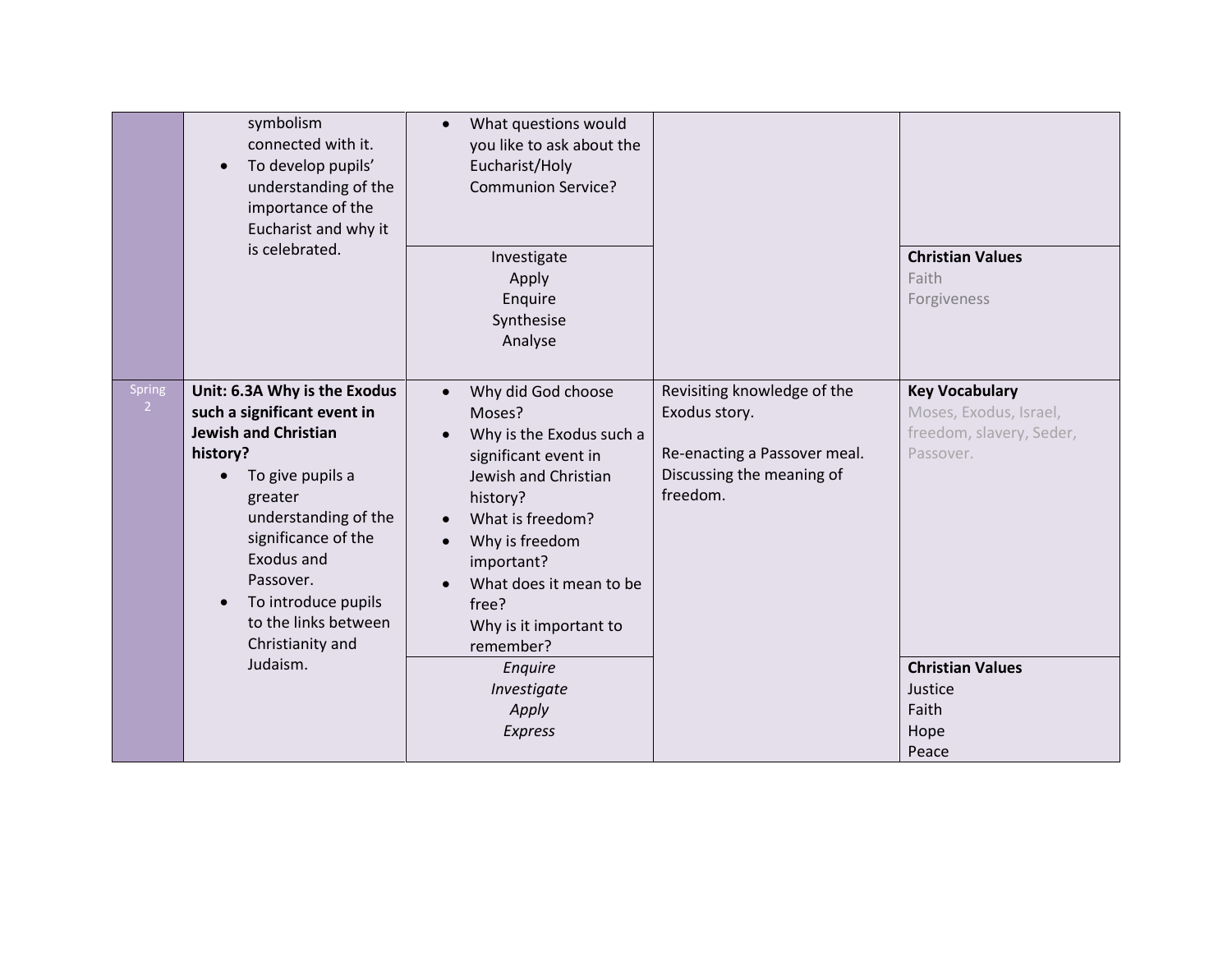| Summer | Unit 6.4: Who was Jesus?<br>Who is Jesus?<br>To allow children the<br>$\bullet$<br>opportunity to stand<br>back and consider<br>'Who was Jesus?'<br>and 'Who is Jesus?'<br>from their own point<br>of view and the<br>views of others in<br>the past and today. | Who was Jesus?<br>$\bullet$<br>Who is Jesus?<br>$\bullet$<br>Who did Jesus say he<br>$\bullet$<br>was?<br>Was Jesus the Messiah?<br>$\bullet$ | Using the Bible to find answers<br>to the key questions.<br>Answering the question from<br>the point of view of the<br>suggested people in the<br>activities below. | <b>Key Vocabulary</b><br>Messiah, Prince of Peace,<br>Saviour, resurrection,<br>redeemer and servant. |
|--------|-----------------------------------------------------------------------------------------------------------------------------------------------------------------------------------------------------------------------------------------------------------------|-----------------------------------------------------------------------------------------------------------------------------------------------|---------------------------------------------------------------------------------------------------------------------------------------------------------------------|-------------------------------------------------------------------------------------------------------|
|        |                                                                                                                                                                                                                                                                 | Investigate<br>Interpret<br>Analyse                                                                                                           |                                                                                                                                                                     | <b>Christian Values</b><br>Faith<br>Hope<br>Humility                                                  |